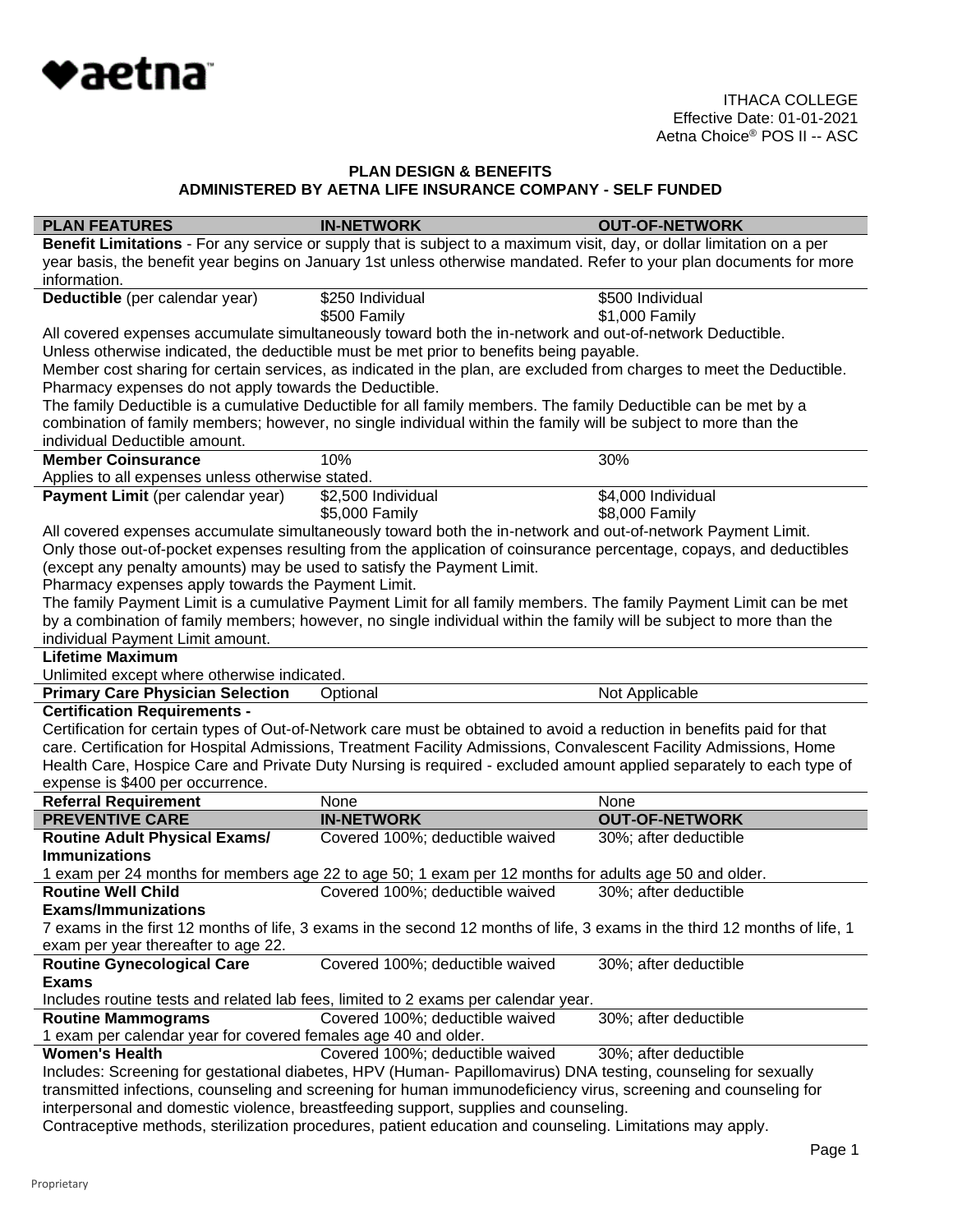

| <b>Routine Digital Rectal Exam</b>                                                                                  | Covered 100%; deductible waived                                                                                      | 30%; after deductible                    |  |
|---------------------------------------------------------------------------------------------------------------------|----------------------------------------------------------------------------------------------------------------------|------------------------------------------|--|
| 1 exam per calendar year for covered males.                                                                         |                                                                                                                      |                                          |  |
| <b>Prostate-specific Antigen Test</b>                                                                               | Covered 100%; deductible waived                                                                                      | 30%; after deductible                    |  |
| 1 exam per calendar year for covered males.                                                                         |                                                                                                                      |                                          |  |
| <b>Colorectal Cancer Screening</b>                                                                                  | Covered 100%; deductible waived                                                                                      | <b>Covered under Routine Adult Exams</b> |  |
|                                                                                                                     | Starting at age 45, fecal occult blood test once per year. Sigmoidoscopy every 5 years. Double contract barium enema |                                          |  |
| every 5 years. Colonoscopy every 10 years.                                                                          |                                                                                                                      |                                          |  |
| <b>Routine Eye Exams</b>                                                                                            | Covered 100%; deductible waived                                                                                      | 30%; after deductible                    |  |
| 1 routine exam per 24 months.                                                                                       |                                                                                                                      |                                          |  |
| <b>Routine Hearing Screening</b>                                                                                    | Covered 100%; deductible waived                                                                                      | 30%; after deductible                    |  |
| <b>PHYSICIAN SERVICES</b>                                                                                           | <b>IN-NETWORK</b>                                                                                                    | <b>OUT-OF-NETWORK</b>                    |  |
| <b>Office Visits to Non-Specialist</b>                                                                              | \$25 office visit copay; deductible<br>waived                                                                        | 30%; after deductible                    |  |
|                                                                                                                     | Includes services of an internist, general physician, family practitioner or pediatrician.                           |                                          |  |
| <b>Specialist Office Visits</b>                                                                                     | \$40 office visit copay; deductible<br>waived                                                                        | 30%; after deductible                    |  |
| <b>Hearing Exams</b>                                                                                                | Covered 100%; deductible waived                                                                                      | 30%; after deductible                    |  |
| 1 routine exam per 24 months.                                                                                       |                                                                                                                      |                                          |  |
| <b>Pre-Natal Maternity</b>                                                                                          | Covered 100%; deductible waived                                                                                      | 30%; after deductible                    |  |
| <b>Walk-in Clinics</b>                                                                                              | \$25 copay; deductible waived                                                                                        | 30%; after deductible                    |  |
|                                                                                                                     | <b>Designated Walk-in Clinics</b>                                                                                    |                                          |  |
|                                                                                                                     | Covered 100%; after deductible                                                                                       |                                          |  |
|                                                                                                                     | Walk-in Clinics are free-standing health care facilities that (a) may be located in or with a pharmacy, drug store,  |                                          |  |
|                                                                                                                     | supermarket or other retail store; and (b) provide limited medical care and services on a scheduled or unscheduled   |                                          |  |
|                                                                                                                     | basis. Urgent care centers, emergency rooms, the outpatient department of a hospital, ambulatory surgical centers,   |                                          |  |
| and physician offices are not considered to be Walk-in Clinics.                                                     |                                                                                                                      |                                          |  |
| <b>Allergy Testing</b>                                                                                              | Your cost sharing is based on the                                                                                    | 30%; after deductible                    |  |
|                                                                                                                     | type of service and where it is                                                                                      |                                          |  |
|                                                                                                                     | performed                                                                                                            |                                          |  |
| <b>Allergy Injections</b>                                                                                           | Your cost sharing is based on the                                                                                    | 30%; after deductible                    |  |
|                                                                                                                     | type of service and where it is                                                                                      |                                          |  |
|                                                                                                                     | performed                                                                                                            |                                          |  |
| <b>DIAGNOSTIC PROCEDURES</b>                                                                                        | <b>IN-NETWORK</b>                                                                                                    | <b>OUT-OF-NETWORK</b>                    |  |
| <b>Diagnostic X-ray</b>                                                                                             | 10%; after deductible                                                                                                | 30%; after deductible                    |  |
| (other than Complex Imaging Services)                                                                               |                                                                                                                      |                                          |  |
| If performed as a part of a physician office visit and billed by the physician, expenses are covered subject to the |                                                                                                                      |                                          |  |
| applicable physician's office visit member cost sharing.                                                            |                                                                                                                      |                                          |  |
| <b>Diagnostic Laboratory</b>                                                                                        | 10%; after deductible                                                                                                | 30%; after deductible                    |  |
|                                                                                                                     | If performed as a part of a physician office visit and billed by the physician, expenses are covered subject to the  |                                          |  |
| applicable physician's office visit member cost sharing.                                                            |                                                                                                                      |                                          |  |
| <b>Diagnostic Complex Imaging</b>                                                                                   | 15%; after deductible                                                                                                | 30%; after deductible                    |  |
|                                                                                                                     | If performed as a part of a physician office visit and billed by the physician, expenses are covered subject to the  |                                          |  |
| applicable physician's office visit member cost sharing.                                                            |                                                                                                                      |                                          |  |
| <b>EMERGENCY MEDICAL CARE</b>                                                                                       | <b>IN-NETWORK</b>                                                                                                    | <b>OUT-OF-NETWORK</b>                    |  |
| <b>Urgent Care Provider</b>                                                                                         | 10% after \$50 office visit copay;                                                                                   | 30%; after deductible                    |  |
|                                                                                                                     | deductible waived                                                                                                    |                                          |  |
| <b>Non-Urgent Use of Urgent Care</b><br><b>Provider</b>                                                             | Not Covered                                                                                                          | Not Covered                              |  |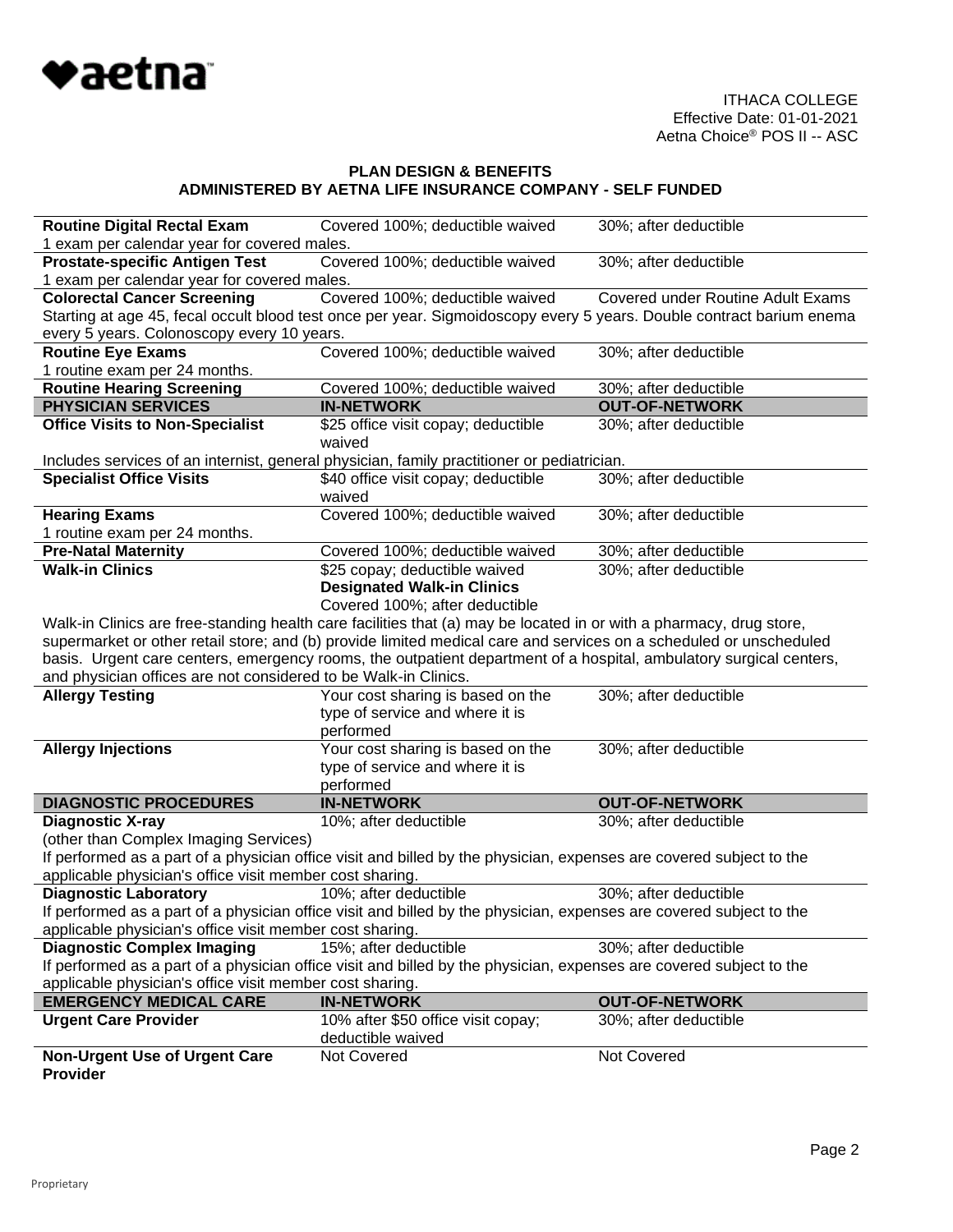

| <b>Emergency Room</b>                                                                                                    | 10% after \$150 copay; deductible                                                        | Same as in-network care |  |
|--------------------------------------------------------------------------------------------------------------------------|------------------------------------------------------------------------------------------|-------------------------|--|
|                                                                                                                          | waived                                                                                   |                         |  |
| Copay waived if admitted                                                                                                 |                                                                                          |                         |  |
| Non-Emergency Care in an                                                                                                 | Not Covered                                                                              | Not Covered             |  |
| <b>Emergency Room</b>                                                                                                    |                                                                                          |                         |  |
| <b>Emergency Use of Ambulance</b>                                                                                        | 10%; after deductible                                                                    | Same as in-network care |  |
| <b>Non-Emergency Use of Ambulance</b>                                                                                    | Not Covered                                                                              | Not Covered             |  |
| <b>HOSPITAL CARE</b>                                                                                                     | <b>IN-NETWORK</b>                                                                        | <b>OUT-OF-NETWORK</b>   |  |
| <b>Inpatient Coverage</b>                                                                                                | 10%; after deductible                                                                    | 30%; after deductible   |  |
|                                                                                                                          | Your cost sharing applies to all covered benefits incurred during your inpatient stay.   |                         |  |
| <b>Inpatient Maternity Coverage</b>                                                                                      | 10%; after deductible                                                                    | 30%; after deductible   |  |
| (includes delivery and postpartum                                                                                        |                                                                                          |                         |  |
| care)                                                                                                                    |                                                                                          |                         |  |
|                                                                                                                          | Your cost sharing applies to all covered benefits incurred during your inpatient stay.   |                         |  |
| <b>Outpatient Hospital Expenses</b>                                                                                      | 10%; after deductible                                                                    | 30%; after deductible   |  |
|                                                                                                                          | Your cost sharing applies to all covered benefits incurred during your outpatient visit. |                         |  |
| <b>Outpatient Surgery - Hospital</b>                                                                                     | 10%; after deductible                                                                    | 30%; after deductible   |  |
|                                                                                                                          | Your cost sharing applies to all covered benefits incurred during your outpatient visit. |                         |  |
| <b>Outpatient Surgery - Freestanding</b>                                                                                 | 10%; after deductible                                                                    | 30%; after deductible   |  |
| <b>Facility</b>                                                                                                          |                                                                                          |                         |  |
|                                                                                                                          | Your cost sharing applies to all covered benefits incurred during your outpatient visit. |                         |  |
| <b>MENTAL HEALTH SERVICES</b>                                                                                            | <b>IN-NETWORK</b>                                                                        | <b>OUT-OF-NETWORK</b>   |  |
| Inpatient                                                                                                                | 10%; after deductible                                                                    | 30%; after deductible   |  |
|                                                                                                                          | Your cost sharing applies to all covered benefits incurred during your inpatient stay.   |                         |  |
| <b>Mental Health Office Visits</b>                                                                                       | \$25 copay; deductible waived                                                            | 30%; after deductible   |  |
|                                                                                                                          | Your cost sharing applies to all covered benefits incurred during your outpatient visit. |                         |  |
| <b>Other Mental Health Services</b>                                                                                      | Covered 100%; deductible waived                                                          | 30%; after deductible   |  |
| <b>SUBSTANCE ABUSE</b>                                                                                                   | <b>IN-NETWORK</b>                                                                        | <b>OUT-OF-NETWORK</b>   |  |
| Inpatient                                                                                                                | 10%; after deductible                                                                    | 30%; after deductible   |  |
|                                                                                                                          | Your cost sharing applies to all covered benefits incurred during your inpatient stay.   |                         |  |
| <b>Residential Treatment Facility</b>                                                                                    | 10%; after deductible                                                                    | 30%; after deductible   |  |
| <b>Substance Abuse Office Visits</b>                                                                                     |                                                                                          |                         |  |
|                                                                                                                          | \$25 copay; deductible waived                                                            | 30%; after deductible   |  |
| <b>Other Substance Abuse Services</b>                                                                                    | Your cost sharing applies to all covered benefits incurred during your outpatient visit. |                         |  |
|                                                                                                                          | Covered 100%; deductible waived                                                          | 30%; after deductible   |  |
| <b>OTHER SERVICES</b>                                                                                                    | <b>IN-NETWORK</b>                                                                        | <b>OUT-OF-NETWORK</b>   |  |
| <b>Skilled Nursing Facility</b>                                                                                          | 10%; after deductible                                                                    | 30%; after deductible   |  |
| Limited to 120 days per year                                                                                             |                                                                                          |                         |  |
|                                                                                                                          | Your cost sharing applies to all covered benefits incurred during your inpatient stay.   |                         |  |
| <b>Home Health Care</b>                                                                                                  | Covered 100%; deductible waived                                                          | 30%; after deductible   |  |
| Limited to 120 visits per year.                                                                                          |                                                                                          |                         |  |
| Private Duty Nursing not included.                                                                                       |                                                                                          |                         |  |
| Limited to 3 intermittent visits per day by a participating home health care agency; 1 visit equals a period of 4 hrs or |                                                                                          |                         |  |
| less.                                                                                                                    |                                                                                          |                         |  |
| <b>Hospice Care - Inpatient</b>                                                                                          | Covered 100%; deductible waived                                                          | 30%; after deductible   |  |
|                                                                                                                          | Your cost sharing applies to all covered benefits incurred during your inpatient stay.   |                         |  |
| <b>Hospice Care - Outpatient</b>                                                                                         | Covered 100%; deductible waived                                                          | 30%; after deductible   |  |
|                                                                                                                          | Your cost sharing applies to all covered benefits incurred during your outpatient visit. |                         |  |
| Aetna Compassionate Care Program (ACCP) - Enrollment available to members with a 12 month terminal                       |                                                                                          |                         |  |
| prognosis. Members would be able to continue receiving curative care.                                                    |                                                                                          |                         |  |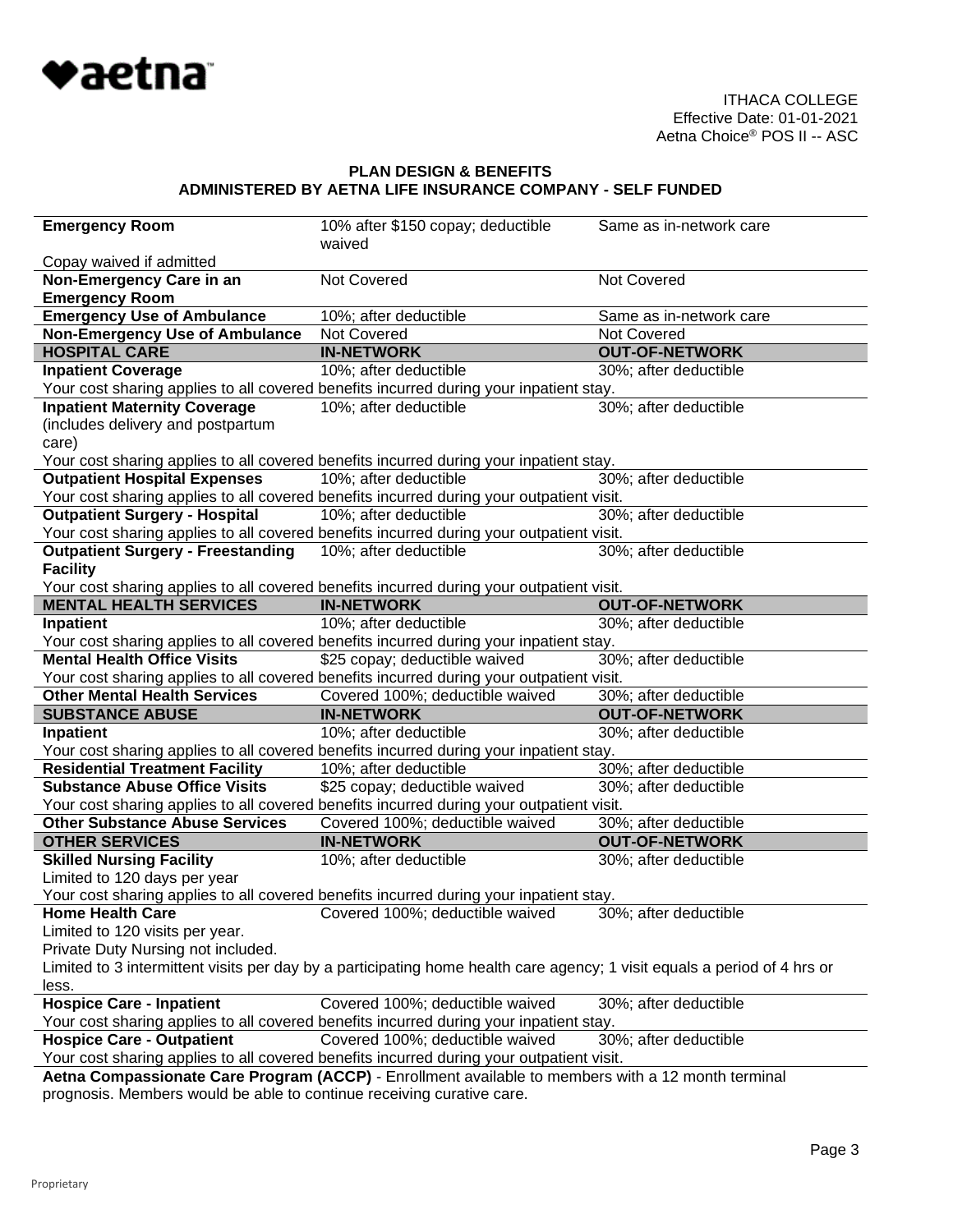

| <b>Private Duty Nursing</b>                                                            | Covered 100%; deductible waived                                                                           | 30%; after deductible              |
|----------------------------------------------------------------------------------------|-----------------------------------------------------------------------------------------------------------|------------------------------------|
| Limited to 70 eight hour shifts per year.                                              |                                                                                                           |                                    |
|                                                                                        | Each period of private duty nursing of up to 8 hours will be deemed to be one private duty nursing shift. |                                    |
| <b>Spinal Manipulation Therapy</b>                                                     | 10%; after deductible                                                                                     | 30%; after deductible              |
| Maintenance services are not                                                           |                                                                                                           |                                    |
| covered                                                                                |                                                                                                           |                                    |
| <b>Outpatient Short-Term</b>                                                           | 10%; after deductible                                                                                     | 30%; after deductible              |
| <b>Rehabilitation</b>                                                                  |                                                                                                           |                                    |
| Includes speech, physical, occupational therapy; limited to 60 visits per year         |                                                                                                           |                                    |
| <b>Habilitative Physical Therapy</b>                                                   | 10%; after deductible                                                                                     | 30%; after deductible              |
| <b>Habilitative Occupational Therapy</b>                                               | 10%; after deductible                                                                                     | 30%; after deductible              |
| <b>Habilitative Speech Therapy</b>                                                     | 10%; after deductible                                                                                     | 30%; after deductible              |
| <b>Autism Behavioral Therapy</b>                                                       | Refer to MBH Outpatient Mental                                                                            | Refer to MBH Outpatient Mental     |
|                                                                                        | Health                                                                                                    | Health                             |
| Combined with outpatient mental health visits                                          |                                                                                                           |                                    |
| <b>Autism Applied Behavior Analysis</b>                                                | Refer to MBH Outpatient Mental                                                                            | Refer to MBH Outpatient Mental     |
|                                                                                        | <b>Health All Other</b>                                                                                   | Health All Other                   |
| Covered same as any other Outpatient Mental Health All Other benefit                   |                                                                                                           |                                    |
| <b>Autism Physical Therapy</b>                                                         | 10%; after deductible                                                                                     | 30%; after deductible              |
| <b>Autism Occupational Therapy</b>                                                     | 10%; after deductible                                                                                     | 30%; after deductible              |
| <b>Autism Speech Therapy</b>                                                           | 10%; after deductible                                                                                     | 30%; after deductible              |
| <b>Durable Medical Equipment</b>                                                       | 10%; after deductible                                                                                     | 30%; after deductible              |
| Diabetic Supplies -- (if not covered                                                   | Covered same as any other medical                                                                         | Covered same as any other medical  |
| under Pharmacy benefit)                                                                | expense                                                                                                   | expense                            |
| <b>Affordable Care Act mandated</b>                                                    | Covered 100%; deductible waived                                                                           | Covered same as any other expense. |
| <b>Women's Contraceptives</b>                                                          |                                                                                                           |                                    |
| <b>Women's Contraceptive drugs and</b>                                                 | Covered 100%; deductible waived                                                                           | Covered same as any other medical  |
| devices not obtainable at a                                                            |                                                                                                           | expense.                           |
| pharmacy                                                                               |                                                                                                           |                                    |
| <b>Infusion Therapy</b>                                                                | \$40 copay; deductible waived                                                                             | 30%; after deductible              |
| Administered in the home or                                                            |                                                                                                           |                                    |
| physician's office                                                                     |                                                                                                           |                                    |
| <b>Infusion Therapy</b>                                                                | Your cost sharing is based on the                                                                         | Your cost sharing is based on the  |
| Administered in an outpatient hospital                                                 | type of service and where it is                                                                           | type of service and where it is    |
| department or freestanding facility                                                    | performed                                                                                                 | performed                          |
| <b>Vision Eyewear</b>                                                                  | Not Covered                                                                                               | Not Covered                        |
| <b>Transplants</b>                                                                     | 10%; after deductible                                                                                     | 30%; after deductible              |
|                                                                                        | Preferred coverage is provided at an                                                                      | Non-Preferred coverage is provided |
|                                                                                        | IOE contracted facility only.                                                                             | at a Non-IOE facility.             |
| <b>Bariatric Surgery</b>                                                               | 10%; after deductible                                                                                     | 30%; after deductible              |
| Your cost sharing applies to all covered benefits incurred during your inpatient stay. |                                                                                                           |                                    |
| <b>FAMILY PLANNING</b>                                                                 | <b>IN-NETWORK</b>                                                                                         | <b>OUT-OF-NETWORK</b>              |
| <b>Infertility Treatment</b>                                                           | Your cost sharing is based on the                                                                         | Your cost sharing is based on the  |
|                                                                                        | type of service and where it is                                                                           | type of service and where it is    |
|                                                                                        | performed                                                                                                 | performed                          |
|                                                                                        |                                                                                                           |                                    |

Diagnosis and treatment of the underlying medical condition only.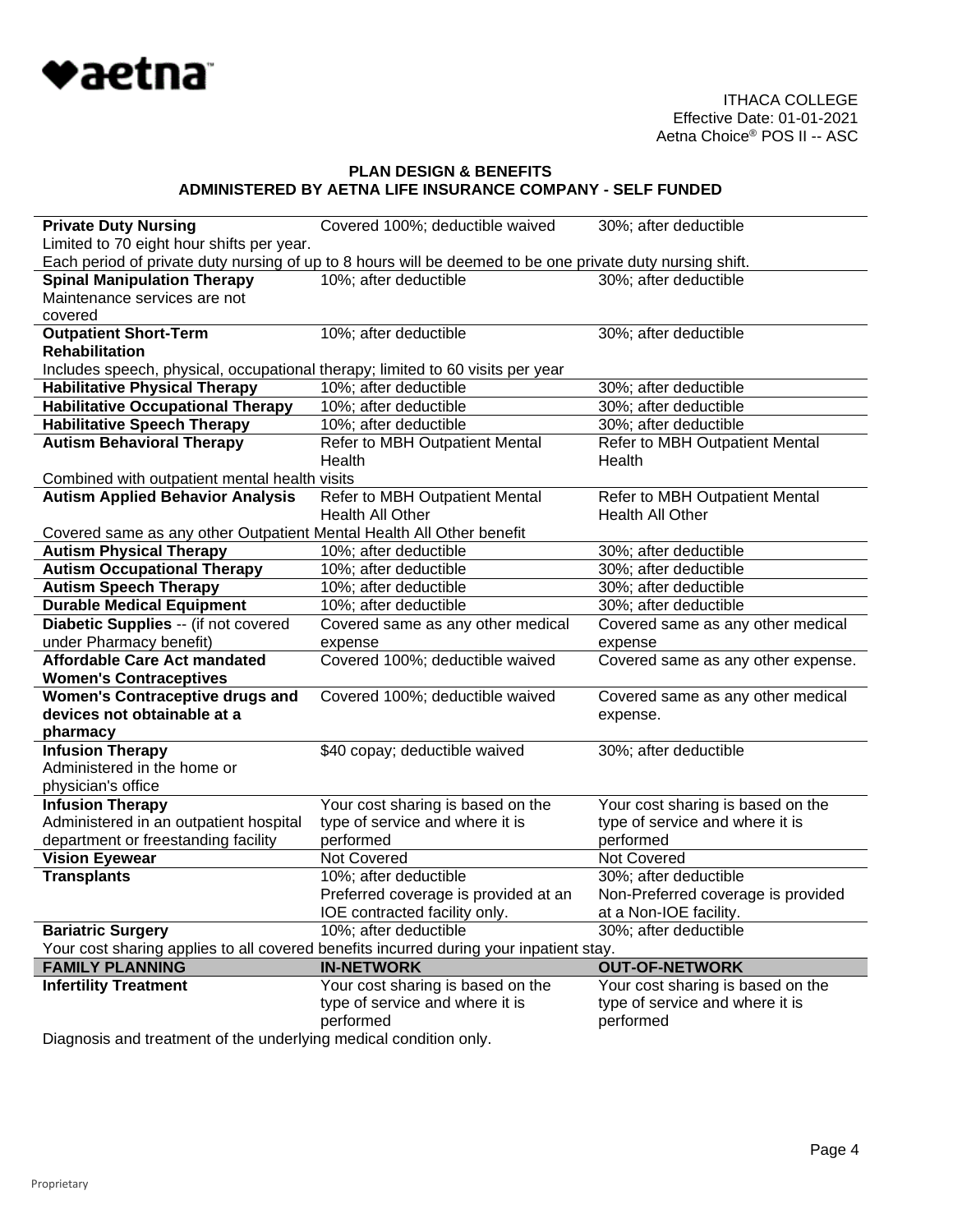

| <b>Comprehensive Infertility Services</b>                                                                            | 10%; after deductible                                                                                                                              | 30%; after deductible        |  |
|----------------------------------------------------------------------------------------------------------------------|----------------------------------------------------------------------------------------------------------------------------------------------------|------------------------------|--|
| Artificial insemination and ovulation induction                                                                      |                                                                                                                                                    |                              |  |
| <b>Advanced Reproductive</b>                                                                                         | 10%; after deductible                                                                                                                              | 30%; after deductible        |  |
| <b>Technology (ART)</b>                                                                                              |                                                                                                                                                    |                              |  |
|                                                                                                                      | ART coverage includes: In vitro fertilization (IVF), zygote intra-fallopian transfer (ZIFT), gamete intrafallopian transfer                        |                              |  |
|                                                                                                                      | (GIFT), cryopreserved embryo transfers, intracytoplasmic sperm injection (ICSI) or ovum microsurgery. Lifetime                                     |                              |  |
|                                                                                                                      | maximum of \$20,000 applies to all procedures (Comprehensive and ART) covered by any Aetna plan except where                                       |                              |  |
|                                                                                                                      | prohibited by law. The lifetime limit applies to both Medical and Pharmacy benefits and is a combined limit for both                               |                              |  |
| innetwork and out-of-network services and supplies.                                                                  |                                                                                                                                                    |                              |  |
| <b>Vasectomy</b>                                                                                                     | Your cost sharing is based on the                                                                                                                  | 30%; after deductible        |  |
|                                                                                                                      | type of service and where it is                                                                                                                    |                              |  |
|                                                                                                                      | performed                                                                                                                                          |                              |  |
| <b>Tubal Ligation</b>                                                                                                | Covered 100%; deductible waived                                                                                                                    | 30%; after deductible        |  |
| <b>PHARMACY</b>                                                                                                      | <b>IN-NETWORK</b>                                                                                                                                  | <b>OUT-OF-NETWORK</b>        |  |
| <b>Pharmacy Plan Type</b>                                                                                            | Aetna Standard Open Formulary                                                                                                                      |                              |  |
| <b>Generic Drugs</b>                                                                                                 |                                                                                                                                                    |                              |  |
| Retail                                                                                                               | \$10 copay                                                                                                                                         | 30% of submitted cost; after |  |
|                                                                                                                      |                                                                                                                                                    | applicable copay             |  |
| <b>Mail Order</b>                                                                                                    | \$20 copay                                                                                                                                         | Not Applicable               |  |
| <b>Preferred Brand-Name Drugs</b>                                                                                    |                                                                                                                                                    |                              |  |
| Retail                                                                                                               | \$30 copay                                                                                                                                         | 30% of submitted cost; after |  |
|                                                                                                                      |                                                                                                                                                    | applicable copay             |  |
| <b>Mail Order</b>                                                                                                    | \$60 copay                                                                                                                                         | Not Applicable               |  |
| <b>Non-Preferred Brand-Name Drugs</b>                                                                                |                                                                                                                                                    |                              |  |
| Retail                                                                                                               | \$50 copay                                                                                                                                         | 30% of submitted cost; after |  |
|                                                                                                                      |                                                                                                                                                    | applicable copay             |  |
| <b>Mail Order</b>                                                                                                    | $$100$ copay                                                                                                                                       | Not Applicable               |  |
| <b>Pharmacy Day Supply and Requirements</b>                                                                          |                                                                                                                                                    |                              |  |
| Retail                                                                                                               | Up to a 30 day supply from Aetna National Network                                                                                                  |                              |  |
| <b>Mandatory Mail Order</b>                                                                                          | After two retail fills, members are required to fill a 90-day supply of                                                                            |                              |  |
|                                                                                                                      | maintenance drugs at CVS Caremark® Mail Service Pharmacy or at a CVS<br>Pharmacy. Otherwise, the member will be responsible for 100 percent of the |                              |  |
|                                                                                                                      |                                                                                                                                                    |                              |  |
|                                                                                                                      | cost-share.                                                                                                                                        |                              |  |
| Opt Out                                                                                                              | The member must notify us of whether they want to continue to fill at a                                                                            |                              |  |
|                                                                                                                      | network retail pharmacy by calling the number on the member ID card.                                                                               |                              |  |
| <b>Specialty</b>                                                                                                     | Up to a 30 day supply                                                                                                                              |                              |  |
|                                                                                                                      | All prescription fills must be through our preferred specialty pharmacy                                                                            |                              |  |
|                                                                                                                      | network.                                                                                                                                           |                              |  |
| Aetna Specialty Network Drug List                                                                                    |                                                                                                                                                    |                              |  |
| Plan Includes: Diabetic supplies, blood glucose monitors, prescription weight loss drugs and contraceptive drugs and |                                                                                                                                                    |                              |  |

devices obtainable from a pharmacy.

Includes sexual dysfunction drugs for females and males, including daily dose, additional 6 tablets a month for males for erectile dysfunction.

Oral and injectable fertility drugs included (physician charges for injections are not covered under RX, medical coverage is limited).

Precertification for specialty drugs included

Seasonal Vaccinations covered 100% in-network

Preventive Vaccinations covered 100% in-network

Affordable Care Act mandated female contraceptives and preventive medications covered 100% in-network.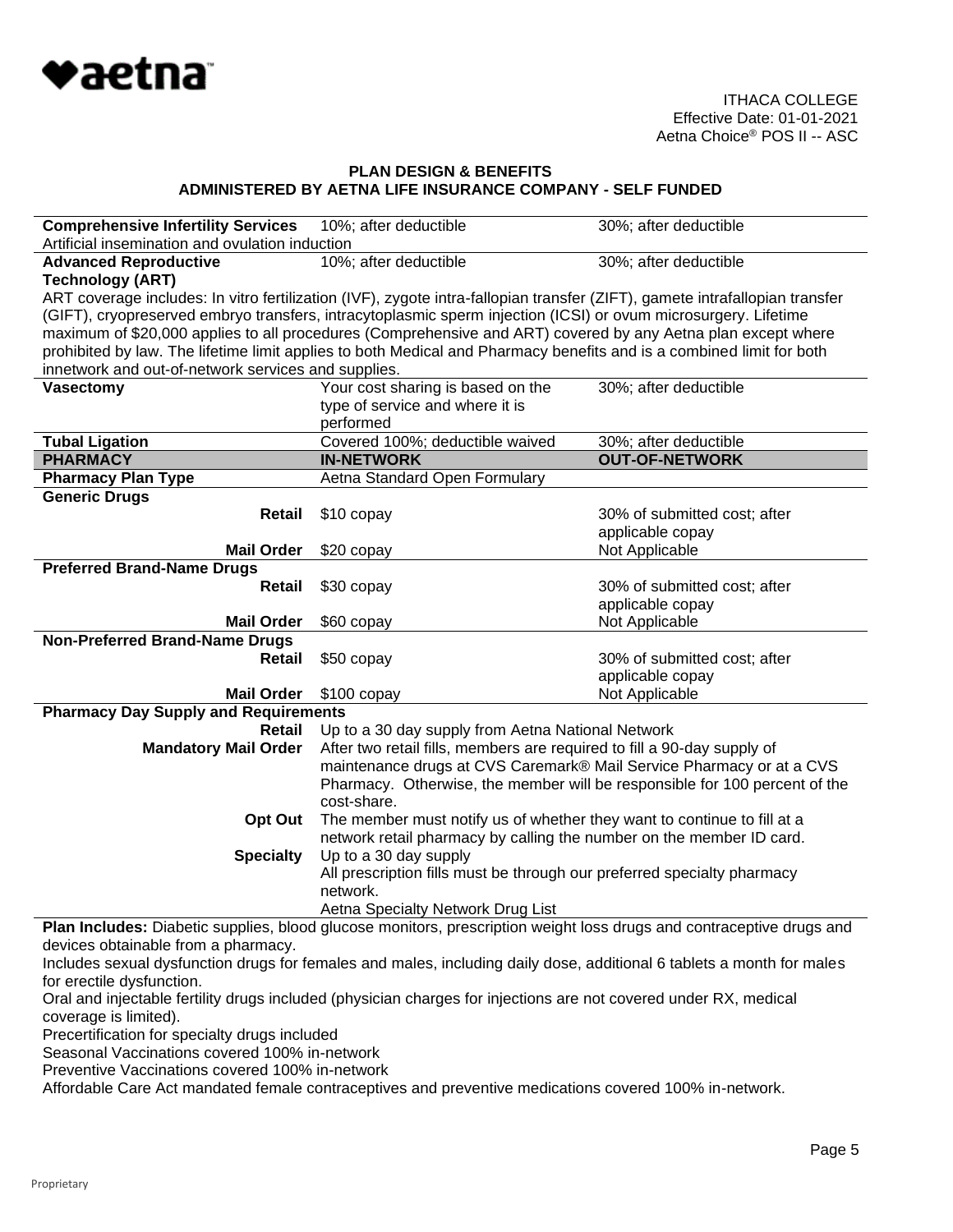

# **GENERAL PROVISIONS**

**Dependents Eligibility** Spouse, children from birth to age 26 regardless of student status.

Plans are provided by: Aetna Life Insurance Company. While this material is believed to be accurate as of the production date, it is subject to change.

Health benefits and health insurance plans contain exclusions and limitations. Not all health services are covered. See plan documents for a complete description of benefits, exclusions, limitations and conditions of coverage. Plan features and availability may vary by location and are subject to change. Providers are independent contractors and are not our agents. Provider participation may change without notice. We do not provide care or guarantee access to health services.

The following is a list of services and supplies that are *generally* not covered. However, your plan documents may contain exceptions to this list based on state mandates or the plan design or rider(s) purchased by your employer.

• All medical and hospital services not specifically covered in, or which are limited or excluded by your plan documents.

- Cosmetic surgery, including breast reduction.
- Custodial care.
- Dental care and dental X-rays.
- Donor egg retrieval

• Experimental and investigational procedures, except for coverage for medically necessary routine patient care costs for members participating in a cancer clinical trial.

- Hearing aids
- Home births
- Immunizations for travel or work, except where medically necessary or indicated.
- Implantable drugs and certain injectable drugs including injectable infertility drugs.
- Infertility services, including artificial insemination and advanced reproductive technologies such as IVF, ZIFT, GIFT,
- ICSI and other related services, unless specifically listed as covered in your plan documents.
- Long-term rehabilitation therapy.
- Non-medically necessary services or supplies.

• Outpatient prescription drugs (except for treatment of diabetes), unless covered by a prescription plan rider and overthe-counter medications (except as provided in a hospital) and supplies.

- Radial keratotomy or related procedures.
- Reversal of sterilization.

• Services for the treatment of sexual dysfunction/enhancement, including therapy, supplies or counseling or prescription drugs.

- Special duty nursing.
- Therapy or rehabilitation other than those listed as covered.

• Weight control services including surgical procedures, medical treatments, weight control/loss programs, dietary regimens and supplements, appetite suppressants and other medications; food or food supplements, exercise programs, exercise or other equipment; and other services and supplies that are primarily intended to control weight or treat obesity, including Morbid Obesity, or for the purpose of weight reduction, regardless of the existence of comorbid conditions.